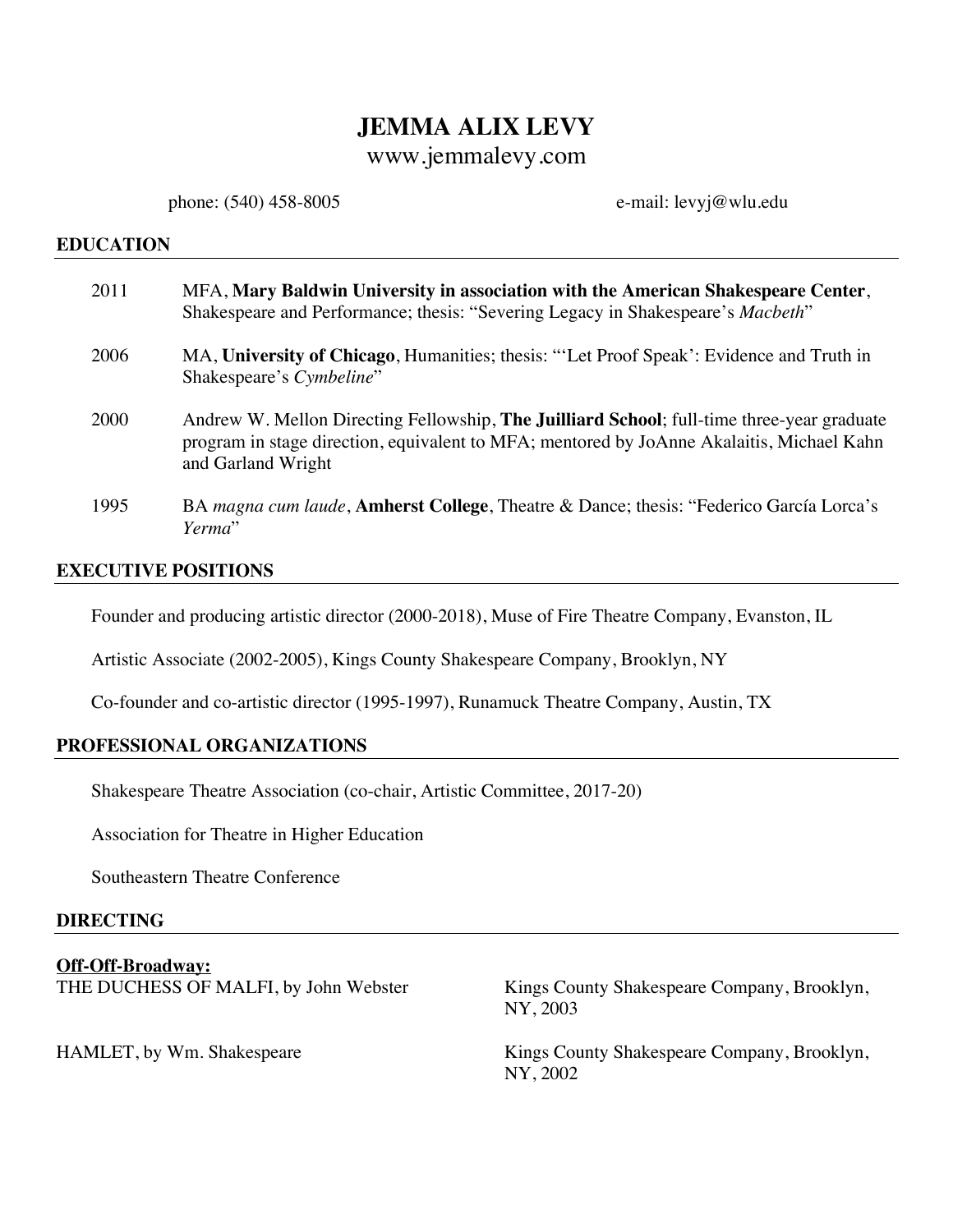| SQUARE ONE, by Steve Tesich                                                                                                            | Muse of Fire Theatre Company, Greenwich Street<br>Theatre, 2001             |
|----------------------------------------------------------------------------------------------------------------------------------------|-----------------------------------------------------------------------------|
| A GIRL'S GUIDE TO CHAOS, by Cynthia Heimel                                                                                             | Reel Actors Productions at Theatre 22, 2000                                 |
| SALOME, by Oscar Wilde                                                                                                                 | The Bible Project at HERE, 1999                                             |
| <b>Other New York productions:</b><br><b>IDENTITY/THE MAN WITH THE FLOWER IN</b><br>HIS MOUTH (and adapted), from Kundera & Pirandello | Simulacra, VisionIntoArt Prods./Lincoln Center,<br>2000                     |
| 2 TRAILERS, by Samara Kanegis                                                                                                          | <i>Estrogenius 2000</i> , Manhattan Theatre Source, 2000                    |
| <b>ANTIGONE</b> , by Jean Anouilh                                                                                                      | independently produced, 1998                                                |
| <b>Regional:</b><br>TROILUS AND CRESSIDA, by Wm. Shakespeare                                                                           | Atlanta Shakespeare Tavern, Atlanta, GA,<br>(postponed for COVID; upcoming) |
| CYMBELINE, by Wm. Shakespeare                                                                                                          | The Shakespeare Company of India, online,<br>upcoming                       |
| THE TAMING OF THE SHREW, by Wm. Shakespeare<br>(directed online reading)                                                               | The Actors' Roundtable, online, 2020                                        |
| MISS HOLMES, by Christopher M. Walsh                                                                                                   | Cincinnati Shakespeare Company, Cincinnati, OH,<br>2019                     |
| TARTUFFE, by Moliere, trans. by Ranjit Bolt                                                                                            | Prague Shakespeare Company, Prague, Czech<br>Republic, 2019                 |
| RICHARD III, by Wm. Shakespeare                                                                                                        | Muse of Fire Theatre Company, Evanston, IL,<br>Ingraham Park, 2018          |
| THE MERCHANT OF VENICE, by Wm. Shakespeare                                                                                             | Notre Dame Shakespeare Company, Touring<br>Company, South Bend, IN, 2018    |
| THE TAMING OF THE SHREW, by Wm. Shakespeare                                                                                            | American Shakespeare Center Wicked Folly Tour,<br>Staunton, VA, 2017/18     |
| MACBETH, by Wm. Shakespeare                                                                                                            | Quill Theatre, Richmond, VA, 2017                                           |
| THE TWO GENTLEMEN OF VERONA, by Wm.<br>Shakespeare                                                                                     | American Shakespeare Center Hungry Hearts Tour,<br>Staunton, VA, 2016/17    |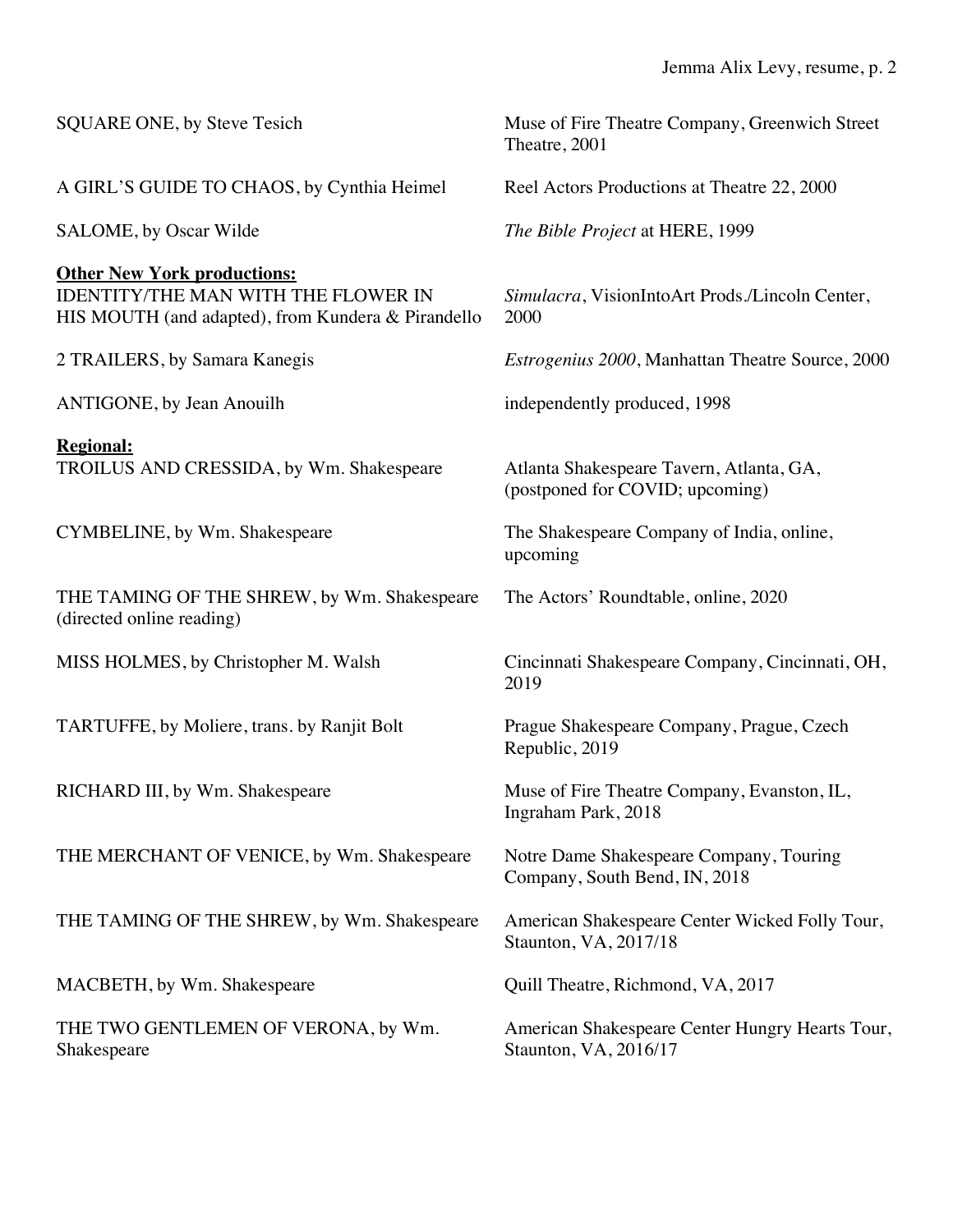# Jemma Alix Levy, resume, p. 3

| QUEEN MARGARET, by Jemma Alix Levy, from<br>Wm. Shakespeare                            | Muse of Fire Theatre Company, co-sponsored by<br>the City of Evanston, IL, Ingraham Park, 2016              |
|----------------------------------------------------------------------------------------|-------------------------------------------------------------------------------------------------------------|
| BELIEVE NONE OF US, by Jemma Alix Levy, from<br>Wm. Shakespeare (workshop)             | independently produced, Shakespeare Theatre<br>Association, 2016                                            |
| BELIEVE NONE OF US, by Jemma Alix Levy, from<br>Wm. Shakespeare (workshop)             | Flournoy Theatre Endowment, Washington and Lee<br>University and the Blackfriars Conference, 2015           |
| HAMLET, by Wm. Shakespeare                                                             | Muse of Fire Theatre Company, co-sponsored by<br>the City of Evanston, IL, Ingraham Park, 2015              |
| ROMEO AND JULIET, by Wm. Shakespeare                                                   | Muse of Fire Theatre Company, co-sponsored by<br>the City of Evanston, IL, Ingraham Park, 2014              |
| THE TAMING OF THE SHREW, by Wm. Shakespeare                                            | Muse of Fire Theatre Company, co-sponsored by<br>the City of Evanston, IL, Ingraham Park, 2013              |
| SUMMER AND SMOKE, by Tennessee Williams<br>(staged reading)                            | Muse of Fire Theatre Company, Evanston, IL, 2013                                                            |
| <b>JULIUS CAESAR, by Wm. Shakespeare</b>                                               | Muse of Fire Theatre Company, co-sponsored by<br>the City of Evanston, IL, Ingraham Park, 2012              |
| FUENTE OVEJUNA (and adapted), from Lope de Vega<br>(staged reading)                    | Muse of Fire Theatre Company, Evanston, IL, 2012                                                            |
| AS YOU LIKE IT, by Wm. Shakespeare                                                     | Muse of Fire Theatre Company, co-sponsored by<br>the City of Evanston, IL, Ingraham Park, 2011              |
| MACBETH, by Wm. Shakespeare                                                            | Muse of Fire Theatre Company, co-sponsored by<br>the City of Evanston, IL, Ingraham Park, 2010              |
| HENRY V, by Wm. Shakespeare                                                            | Muse of Fire Theatre Company, co-sponsored by<br>the City of Evanston, IL, Ladd Arboretum, 2009             |
| THE DICK GIBSON SHOW, adapted by Frank Galati<br>from Stanley Elkin (workshop reading) | American Theatre Company, Chicago, 2008                                                                     |
| EVEN THE DIRT BLEEDS DOWN HERE, by Carolyn<br>Nur Wistrand (staged reading)            | Chicago Her-Rah! 2007, International Centre for<br>Women Playwrights at Around the Coyote,<br>Chicago, 2007 |
| CHOICE, by Courtney Berne                                                              | Pegasus Productions at Prop Thtr, Chicago, 2007                                                             |
| JENNY ALOO (and adapted), from Howard Norman                                           | The Director's Festival at Bailiwick Repertory,                                                             |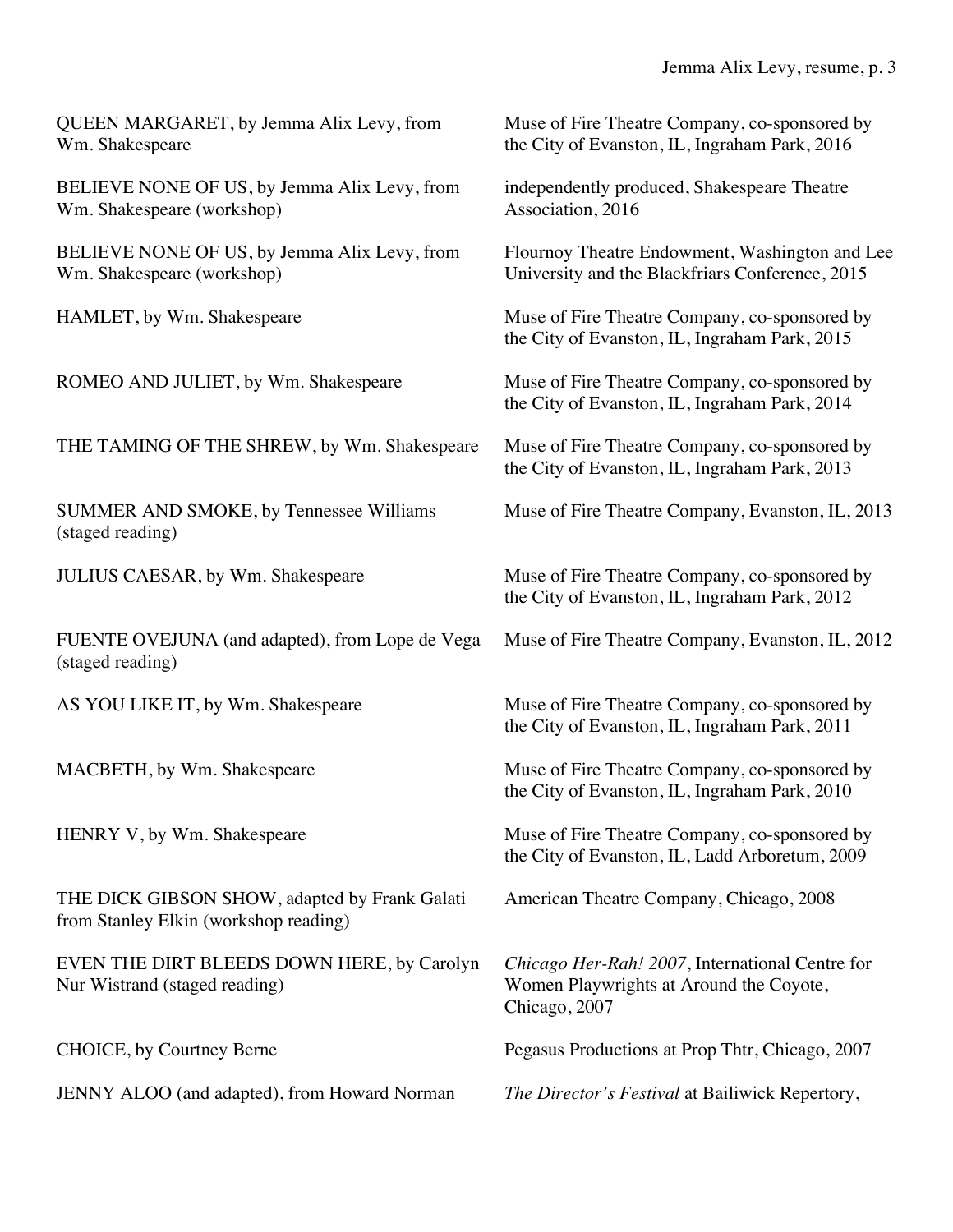|                                                                                | Chicago, 2005                                                               |
|--------------------------------------------------------------------------------|-----------------------------------------------------------------------------|
| THE LOMAN FAMILY PICNIC, by Donald Margulies                                   | 12 Miles West Theatre Company, Montclair, NJ,<br>2003                       |
| A MIDSUMMER NIGHT'S DREAM, by Wm.<br>Shakespeare                               | New Jersey Shakespeare Festival, Shakespeare<br>Live! touring company, 2000 |
| NO EXIT, by Jean-Paul Sartre                                                   | Runamuck Theatre Company at Live Bait Theatre,<br>Chicago, 1997             |
| MEASURE FOR MEASURE, by Wm. Shakespeare                                        | Runamuck Theatre Company, Austin, TX 1996                                   |
| BATTERY (A LOVE STORY), by Daniel Therriault                                   | Runamuck Theatre Company, Austin, TX 1996                                   |
| RICHARD III, by Wm. Shakespeare                                                | Runamuck Theatre Company, Austin, TX 1995                                   |
| <b>Academic:</b><br>THE MOORS, by Jen Silverman                                | Washington and Lee University, upcoming                                     |
| THUMBELINA, adapted by Natsu Onoda Power                                       | Washington and Lee University, upcoming                                     |
| BURN, by Deborah Gearing, filmed one-act                                       | Washington and Lee University, 2021                                         |
| A MIDSUMMER NIGHT'S DREAM, by Wm.<br>Shakespeare                               | Washington and Lee University, 2019                                         |
| THE CHERRY ORCHARD, by Anton Chekhov,<br>adapted by Robert Brustein            | Washington and Lee University, 2019                                         |
| ROMEO AND JULIET, by Wm. Shakespeare                                           | Washington and Lee University, 2018                                         |
| DRACULA, adapted by Steven Dietz                                               | Washington and Lee University, 2017                                         |
| LOVE'S LABORS LOST, by Wm. Shakespeare                                         | Washington and Lee University, 2015                                         |
| SPAMALOT, book and lyrics by Eric Idle, music by<br>John du Prez and Eric Idle | Washington and Lee University, 2015                                         |
| HENRY VI, PART 1, by Wm. Shakespeare                                           | The Brearley School, New York, NY, 2014                                     |
| FOUND A PEANUT, by Donald Margulies                                            | The Brearley School, 2014                                                   |
| KING JOHN, by Wm. Shakespeare                                                  | Mary Baldwin College, 2010                                                  |
| FAIRE PLAYE, by Belinda Bremner                                                | CCPA, Roosevelt University, 2008                                            |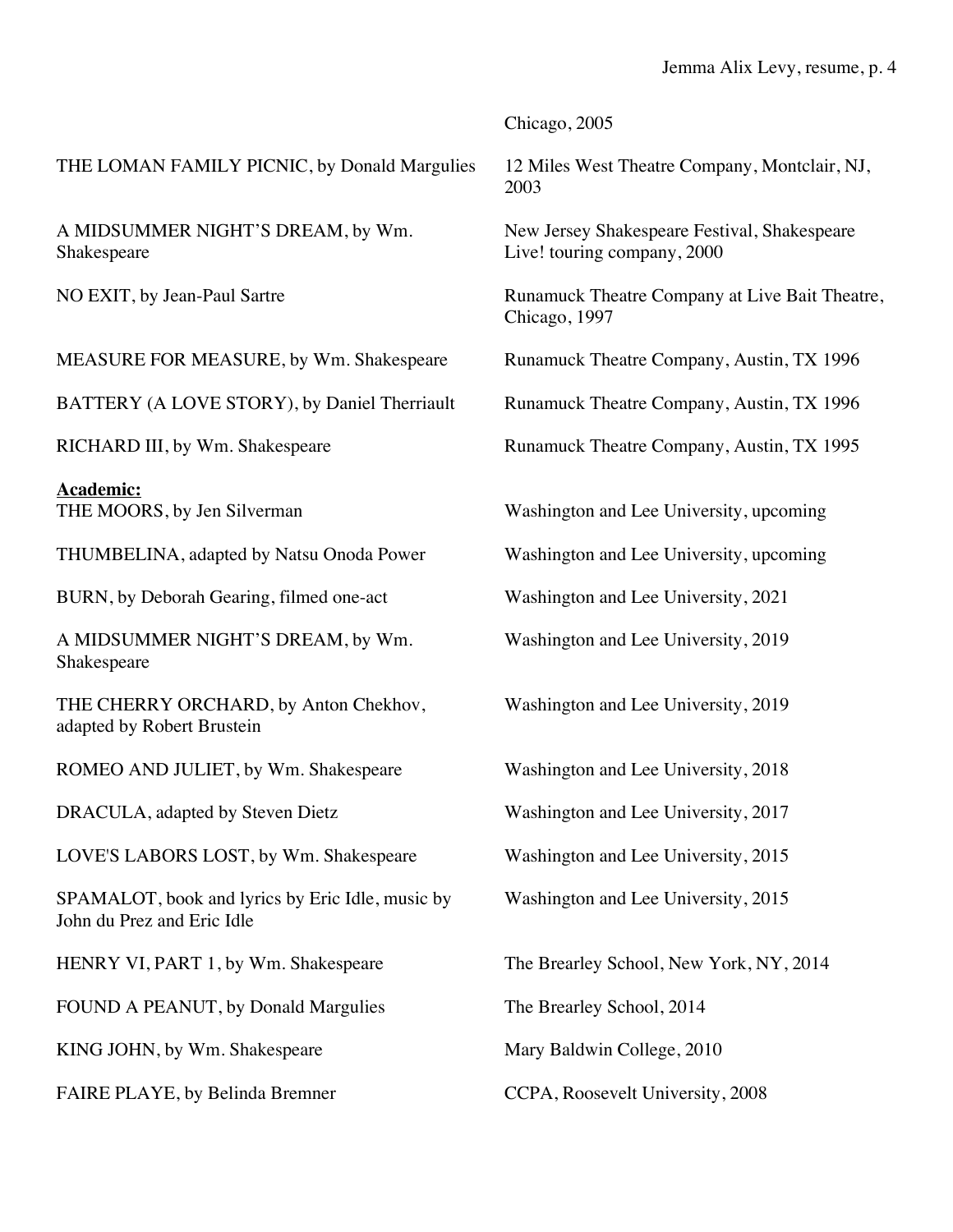| THE COMEDY OF ERRORS, by Wm. Shakespeare | Wabash College, 2003       |
|------------------------------------------|----------------------------|
| DREAMS OF THE SALTHORSE, by Adam Rapp    | The Juilliard School, 2000 |
| MOJO, by Jez Butterworth                 | The Juilliard School, 1999 |
| RICHARD III, by Wm. Shakespeare          | Amherst College, 1995      |
| YERMA, by Federico García Lorca          | Amherst College, 1995      |

### **PLAYWRITING**

- *Believe None of Us*, an adaption of Shakespeare's *Hamlet* workshop presentations October 2015 (Blackfriars Conference) and January 2016 (Shakespeare Theatre Association annual conference); additional script development January 2017 (Washington and Lee University), May 2017 (Kingsmen Shakespeare Company), and June 2021 (The Shakespeare Ensemble, for possible virtual production)
- *Queen Margaret*, an adaptation of Shakespeare's history tetralogy: *Henry VI, parts 1-3,* and *Richard III* American premiere, July/August 2016; additional script development October 2017 (Glasgow, Scotland) and December 2017 (Persistence Theatre, Newfoundland, Canada)

### **PUBLICATIONS**

| 2020 | "Introduction to The Merchant of Venice" (online lecture), The Show Must Go Online<br>(YouTube channel)                                                                                                                                              |
|------|------------------------------------------------------------------------------------------------------------------------------------------------------------------------------------------------------------------------------------------------------|
| 2014 | "A Piece of Work: A machine-made Hamlet by Annie Dorsen" (review), Shakespeare Bulletin<br>32.3(2014).                                                                                                                                               |
| 2013 | "Competing Heights in Shakespeare's As You Like It." Shakespeare Embodied: Page, Stage,<br>and Classroom in Shakespeare and His Contemporaries. Ed. Kathryn Moncrief & Kathryn<br>McPherson. New Jersey: Fairleigh Dickinson University Press, 2013. |
| 2013 | "The Merchant of Venice" (review), Shakespeare Bulletin 31.1 (2013)                                                                                                                                                                                  |
| 2013 | "Directing Mary Baldwin College's <i>King John." The Playhouse Insider</i> 4 (2013).                                                                                                                                                                 |

### **CONFERENCE PRESENTATIONS**

| 2020 | Workshop presenter "Creating an Ensemble," Southeastern Theatre Conference, Louisville,<br>K Y                                                                         |
|------|------------------------------------------------------------------------------------------------------------------------------------------------------------------------|
| 2020 | Panel convener/moderator "Collaboration between Artistic Director and a non-company<br>member Director," Shakespeare Theatre Association Annual Conference, Dallas, TX |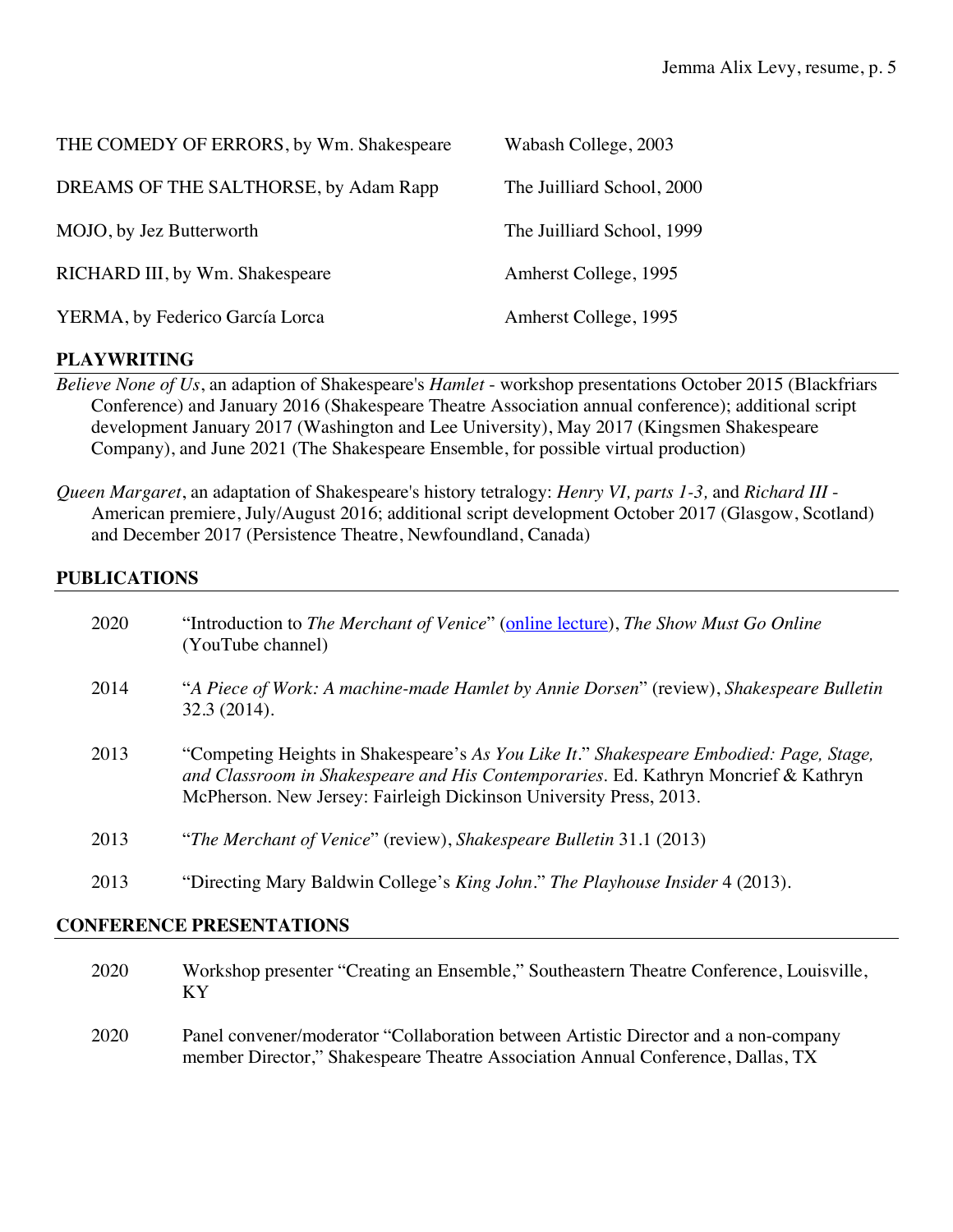| 2018 | Workshop presenter "Creating an Ensemble," Statera Foundation National Conference,<br>Milwaukee, WI                                                                                                                            |
|------|--------------------------------------------------------------------------------------------------------------------------------------------------------------------------------------------------------------------------------|
| 2017 | Workshop presenter "Shakespeare and Direct Address: Talking to the Audience," and<br>"Building an Ensemble with Sticks and Balls," Southeastern Theatre Conference, Lexington,<br>KY                                           |
| 2015 | "A Place Within A Place: Public and Private Worlds in Shakespeare's Troilus and Cressida,"<br>Theatre in Academe Symposium, Washington and Lee University                                                                      |
| 2014 | "Creating Citizens: Implicating the Audience through Direct Address," Shakespeare<br>Performance Research Group, American Society of Theatre Research annual conference,<br>Baltimore, MD                                      |
| 2014 | "Achilles' Tent – A Place Within a Place," Objects, Environments, and Actants: Intersections<br>in Material Performance, Ballard Institute & Museum of Puppetry, University of Connecticut                                     |
| 2014 | Workshop presenter "Directing as a Pedagogical Tool," Shakespeare Theatre Association<br>Practicum, Stratford, ON                                                                                                              |
| 2013 | Colloquy leader, Staging Choices, Blackfriars Conference, American Shakespeare<br>Center, Staunton, VA                                                                                                                         |
| 2011 | "Competing Heights in As You Like It," Blackfriars Conference, American Shakespeare<br>Center, Staunton, VA                                                                                                                    |
| 2011 | "Severing Legacy in Macbeth," Macbeth seminar, Shakespeare Association of America annual<br>conference, Bellevue, WA                                                                                                           |
| 2010 | "The Place Within A Place in Troilus and Cressida," Shakespearean Performance Research<br>Group, American Society of Theatre Research annual conference, Seattle, WA (abstract<br>accepted; paper submitted; could not attend) |
| 2002 | Moderator, "Hamlet as Scholar: An Artistic Look at His Academic Side," Shakespeare Theatre<br>Association of America annual conference, Washington, DC                                                                         |
|      |                                                                                                                                                                                                                                |

## **TEACHING**

| 2020-present Associate Professor, Acting and Directing, Department of Theater, Dance & Film Studies, |                                                                                         |
|------------------------------------------------------------------------------------------------------|-----------------------------------------------------------------------------------------|
|                                                                                                      | Washington and Lee University, Lexington, VA                                            |
|                                                                                                      |                                                                                         |
| 2014-20                                                                                              | Assistant Professor, Acting and Directing, Department of Theater, Dance & Film Studies, |
|                                                                                                      | Washington and Lee University, Lexington, VA                                            |
|                                                                                                      |                                                                                         |
| 2018                                                                                                 | Text Instructor, Notre Dame Shakespeare Festival Apprentice program, South Bend, IN     |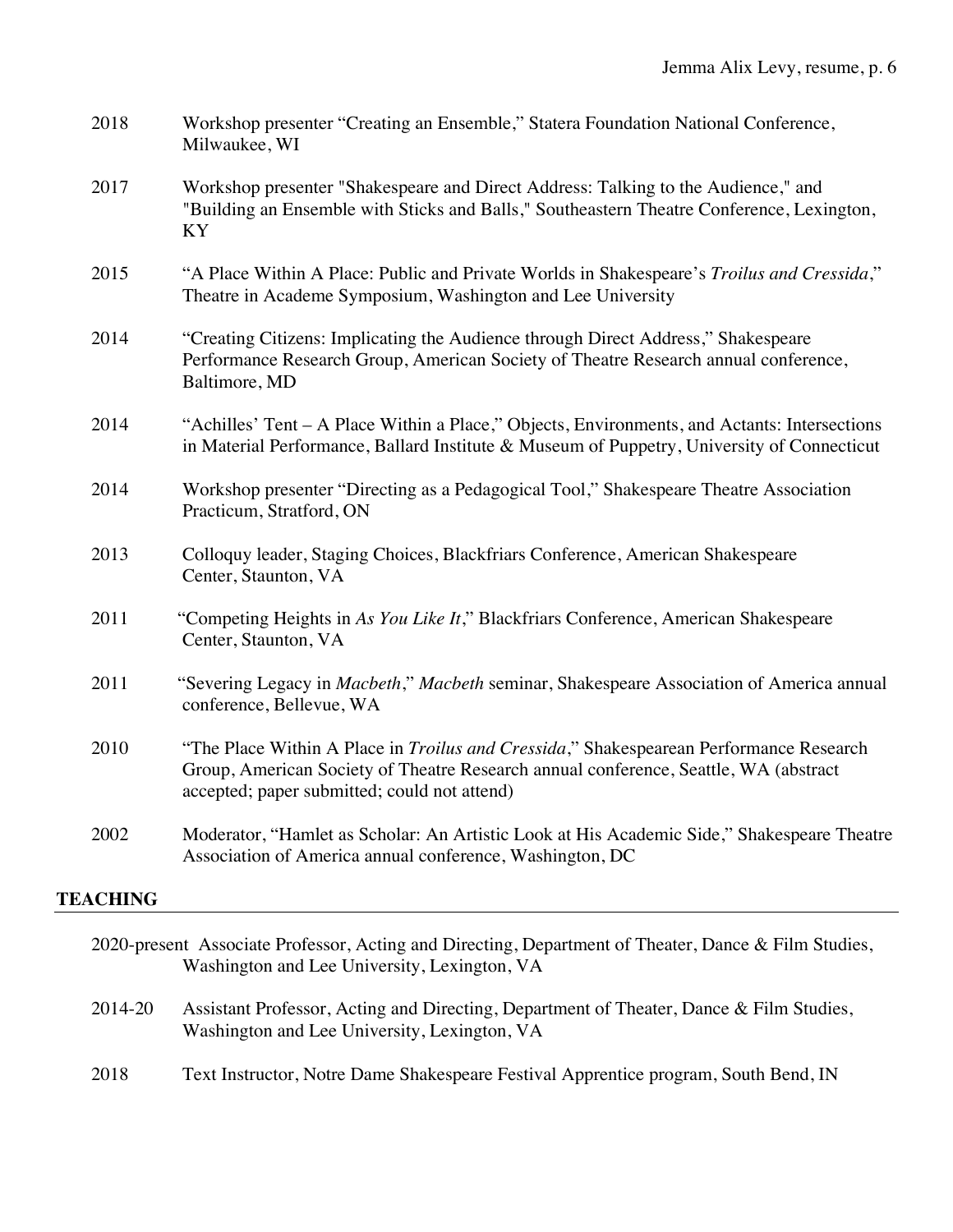- 2013-15 Invited Workshop Presenter, "Verse, Rhetoric, and Direct Address," Shakespeare by the Sea, St. John's, Newfoundland
- 2013-14 Drama faculty, The Brearley School, New York, NY. Teaching  $9<sup>th</sup>$  grade acting class and  $8<sup>th</sup>$ grade devised theatre program; directing 6<sup>th</sup> grade one-acts and spring mainstage production for high school students, HENRY VI, PART 1
- 2012-16 Teacher, annual 4-6 -week adult classes for non-actors, Shake Your Shakesfear! and Shakespearean Book Club, Fleetwood-Jourdain Theatre and Muse of Fire Theatre Company, Evanston, IL
- Fall 2010 Adjunct Professor, Mary Baldwin College, Staunton, VA. Taught Introduction to Drama
- Fall 2010 Teaching Assistant, Mary Baldwin College, Staunton, VA. Assisted Prof. Ralph Cohen with Directing I

2007-2009 Adjunct Professor, Chicago College of the Performing Arts, Roosevelt University, Chicago, IL. Taught Fundamentals of Acting (for Opera students), and History of Theatre and Drama; directed the 2008 spring Freshman Workshop, FAIRE PLAYE by Belinda Bremner

- 2002-2003 Visiting Asst. Professor, Wabash College, Crawfordsville, IN. Taught Introduction to Theatre, Theatre History, Editing and Adapting Shakespeare, Introduction to Acting, Intermediate Acting, and History of British Comedy; directed THE COMEDY OF ERRORS
- 2001 Visiting Asst. Professor, spring semester, Webster University Conservatory of Theater Arts, St. Louis, MO. Taught Theatre History, Text Analysis, and 2<sup>nd</sup>-Year Acting (Ibsen and Chekhov)
- 2001 Teacher, Classical Actor Training and Internship program, Kings County Shakespeare Festival, Brooklyn, NY
- 2000 Teacher, 2-week Shakespeare project, TheatreHigh, Alley Theatre, Houston, TX
- 1999 Director, 5-week project, THE ADDING MACHINE, by Elmer Rice, New Jersey Shakespeare Festival Next Stage Ensemble touring company, Madison NJ
- 1999 Director, 4-week project, LA SKETCHES (scene), by David Mamet, Atlantic Theater Company Acting School, New York, NY

#### **SCHOLARSHIPS, HONORS, AND AWARDS**

| 2020 | Received a Dean's mini-grant to bring in two professional actors as guest speakers for a<br>Writing class about actors and their identities |
|------|---------------------------------------------------------------------------------------------------------------------------------------------|
|      | 2015-2020 Lenfest Summer Grants to support my work as a professional director and playwright                                                |
| 2018 | Nominated by Washington and Lee University for the Virginia Foundation for Independent<br>Colleges' H. Hiter Harris III Rising Star Award   |